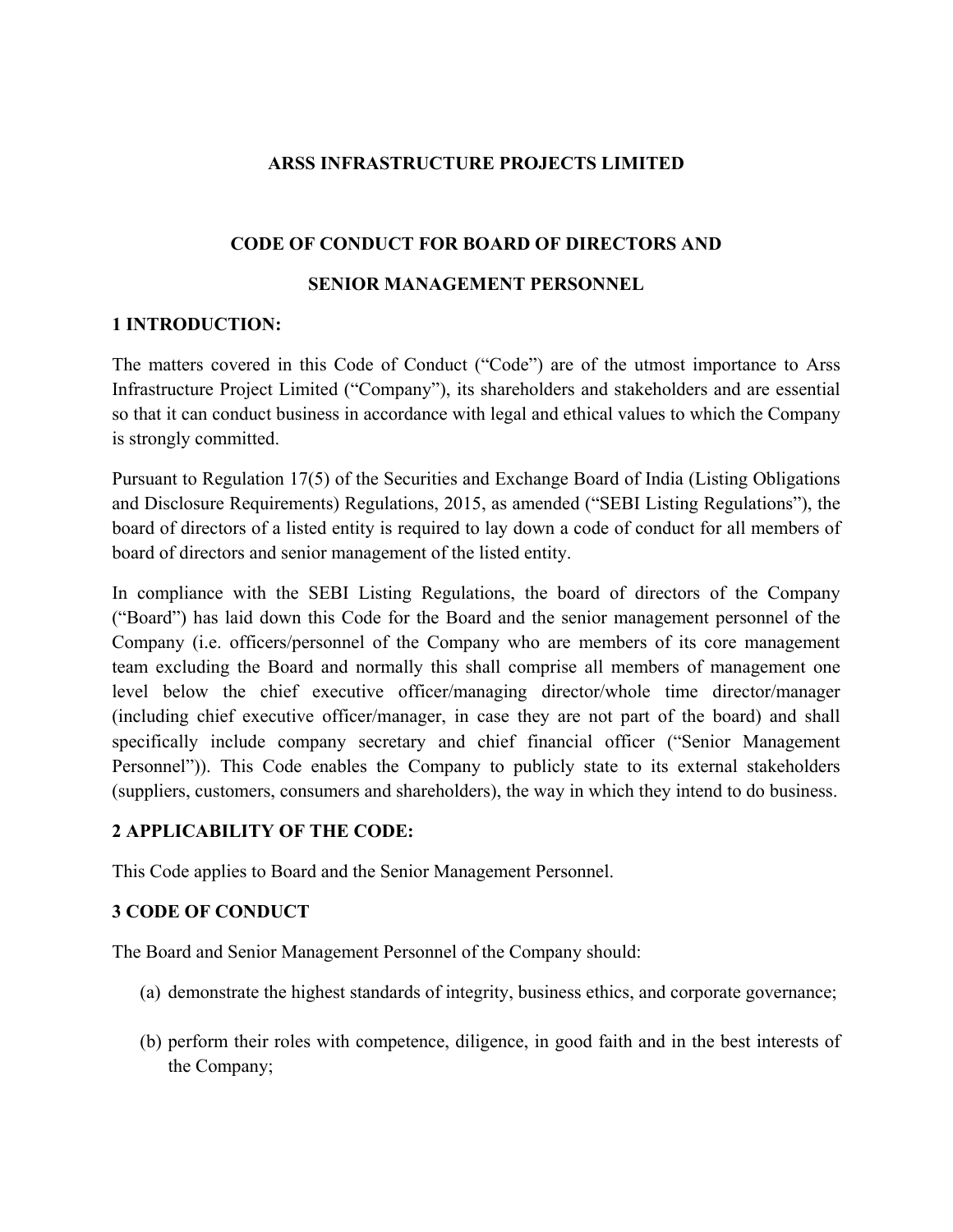- (c) provide expertise and experience in their areas of specialization and share learnings at the meetings of the Board with best interests of the Company and its stakeholders in mind. They should point the Company's management in the 'right' direction based on their experience and judgement;
- (d) give careful and independent consideration to the affairs of the Company and all documents placed before them to satisfy themselves with the soundness of key decisions taken by the Management. They should call for additional information, where necessary, for making such judgements;
- (e) not engage in any business, relationship or any activity which detrimentally conflicts with the interest of the Company or bring discredit to the Company. Any situation that creates a conflict of interest between personal interests and the Company and its stakeholders' interests must be avoided at all costs;
- (f) follow all the guidelines put forth in the Policy for Prevention of Insider Trading;
- (g) not disclose any confidential / privileged information of the Company and should direct any media queries or approaches to the appropriate spokesperson within the Company; and
- (h) not achieve or attempt to achieve any undue gain or advantage either to himself or to his relatives, partners, or associates.

# **4 DUTIES OF INDEPENDENT DIRECTORS:**

The independent directors shall:

- (a) undertake appropriate induction and regularly update and refresh their skills, knowledge and familiarity with the Company;
- (b) seek appropriate clarification or amplification of information and, where necessary, take and follow appropriate professional advice and opinion of outside experts at the expense of the Company;
- (c) strive to attend all meetings of the Board and of the committees of the Board, which the independent director(s) is a member of;
- (d) participate constructively and actively in the committees of the Board in which they are chairpersons or members;
- (e) strive to attend the general meetings of the Company;